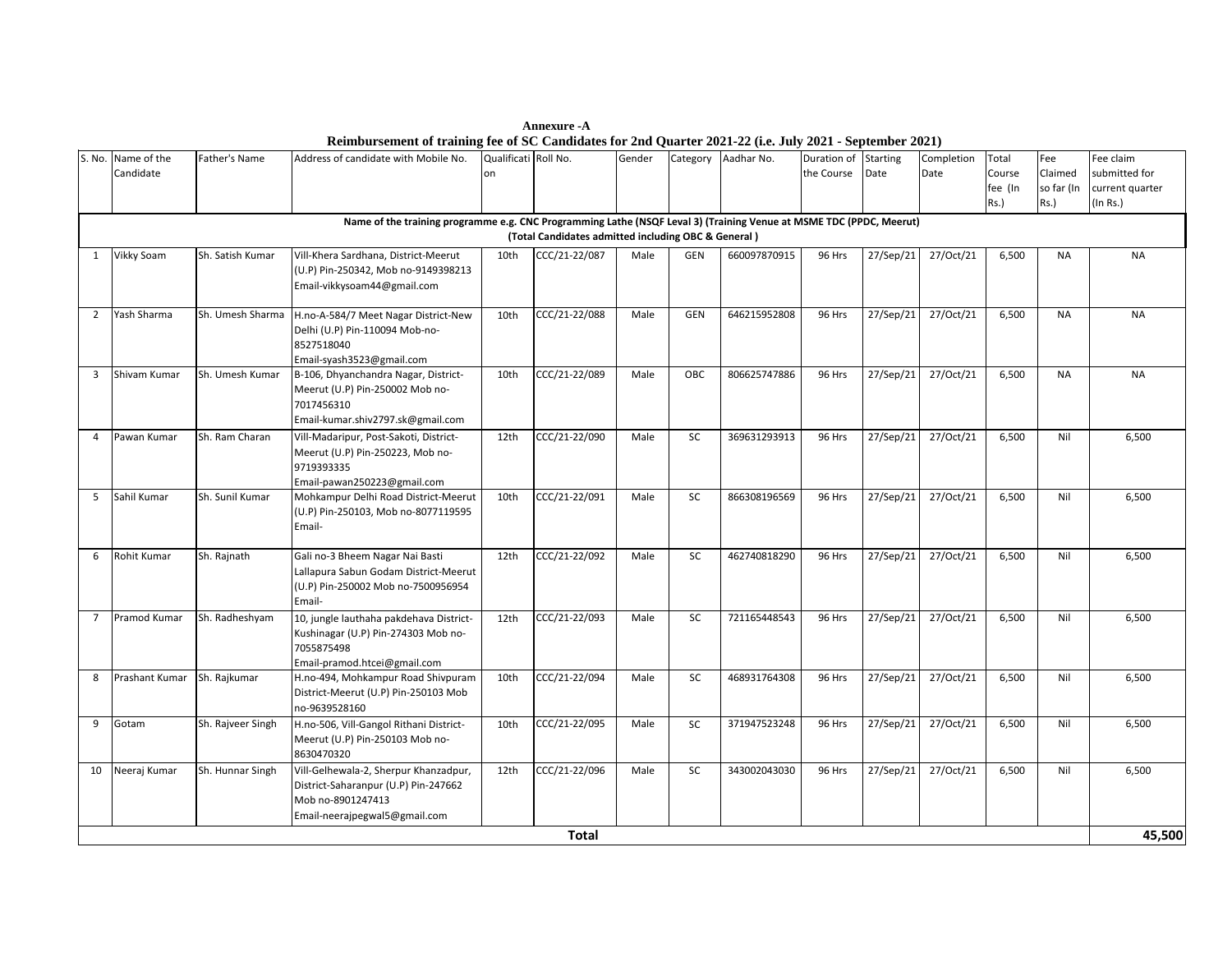**Annexure -B Reimbursement of training fee of SC Candidates for 2nd Quarter 2021-22 (i.e. July 2021 - September 2021)**

| S. No.                                                                                                                                                                   | Name of the Candidate Father's Name |                      | Address of candidate with Mobile No.                                                                                                  | Qualification                                                | Roll No.      | Gender | Category  | Aadhar No.   | $-0.000$<br>Duration of<br>the Course | <b>Starting Date Completio</b> | n Date   | Total<br>Course<br>fee (In<br>Rs.) | Fee<br>Claimed<br>so far (In<br>Rs.) | Fee claim<br>submitted for<br>current quarter<br>(In Rs.) |
|--------------------------------------------------------------------------------------------------------------------------------------------------------------------------|-------------------------------------|----------------------|---------------------------------------------------------------------------------------------------------------------------------------|--------------------------------------------------------------|---------------|--------|-----------|--------------|---------------------------------------|--------------------------------|----------|------------------------------------|--------------------------------------|-----------------------------------------------------------|
| Name of the training programme e.g. Auto CAD-Mechanical (NSQF Leval 3) (Training Venue at MSME TDC (PPDC, Meerut)<br>(Total Candidates admitted including OBC & General) |                                     |                      |                                                                                                                                       |                                                              |               |        |           |              |                                       |                                |          |                                    |                                      |                                                           |
| 1                                                                                                                                                                        | Akash                               | Sh. Gajraj Singh     | Samaspur, lawar janaali Rural, District-Meerut<br>(U.P) Pin-250222 Ph. No-9568854498<br>Email-aakash9568854498@gmail.com              | 10th                                                         | CCC/21-22/076 | Male   | OBC       | 235518552221 | 96 Hrs                                | 10/Sep/21                      | 8/Oct/21 | 6,000                              | <b>NA</b>                            | <b>NA</b>                                                 |
| $\overline{2}$                                                                                                                                                           | Parv Kumar                          | Sh. Prakash<br>Chand | A60, Kaliya garhi Medical college District-Meerut<br>(U.P) Pin-250004 Ph. no-9456912029<br>Email-parvk9912@gmail.com                  | 10th                                                         | CCC/21-22/077 | Male   | <b>SC</b> | 475919367971 | 96 Hrs                                | 10/Sep/21                      | 8/Oct/21 | 6,000                              | Nil                                  | 6,000                                                     |
| $\overline{\mathbf{3}}$                                                                                                                                                  | Pankaj Kumar                        | Sh. Ramesh<br>Chand  | H.No-797, Jhod wali gali, Rithani District-Meerut<br>(U.P) Pin-250103 Ph. No-7818055104<br>Email-pankajkumar101199@gmail.com          | 12th                                                         | CCC/21-22/078 | Male   | SC        | 314791315667 | 96 Hrs                                | 10/Sep/21                      | 8/Oct/21 | 6,000                              | Nil                                  | 6,000                                                     |
| 4                                                                                                                                                                        | Deepu                               | Sh. Satpal Singh     | Vill-Bhola, Bhola Road District- Meerut (U.P) Pin-<br>250501 Ph.no-8859352920<br>Email-deepushing200@gmail.com                        | 12th+Diploma ir<br>Mechanical<br>Engineering<br>(Production) | CCC/21-22/079 | Male   | <b>SC</b> | 824228792280 | 96 Hrs                                | 10/Sep/21                      | 8/Oct/21 | 6.000                              | Nil                                  | 6,000                                                     |
| 5                                                                                                                                                                        | Nirupma                             | Sh. Manoj Kumar      | A-239, Sec-1 Shatabdi Nagar Rithani, District-<br>Meerut (U.P) Pin-250103 Ph.no-8218711128<br>Email-nirupma055@gmail.com              | 12th                                                         | CCC/21-22/080 | Female | <b>SC</b> | 359196553229 | 96 Hrs                                | 10/Sep/21                      | 8/Oct/21 | 6,000                              | Nil                                  | 6,000                                                     |
| 6                                                                                                                                                                        | Vijay Kumar                         | Sh. Suraj Mal        | Vill-Zafrabad - Durveshpur, Post-Bahadurpur<br>District-Meerut (U.P) Pin-250341 Ph.no-<br>8279420139                                  | 10th                                                         | CCC/21-22/081 | Male   | SC        | 856594896873 | 96 Hrs                                | 10/Sep/21                      | 8/Oct/21 | 6,000                              | Nil                                  | 6,000                                                     |
| $\overline{7}$                                                                                                                                                           | Mukul Kumar                         | Sh. Phool Singh      | Vill-Zafrabad - Durveshpur, Post-Bahadurpur<br>District-Meerut (U.P) Pin-250341 Ph.no-<br>8477035571<br>Email-mukulmrt47@gmail.com    | 12th                                                         | CCC/21-22/082 | Male   | SC        | 498981278371 | 96 Hrs                                | 10/Sep/21                      | 8/Oct/21 | 6,000                              | Nil                                  | 6,000                                                     |
| 8                                                                                                                                                                        | Ritik                               | Sh. Anil Kumar       | H.no-E-271/1, Sec-01, Shatabdi Nagar Delhi Road<br>District-Meerut (U.P) Pin-250103 Ph.no-<br>7830405006                              | 12th                                                         | CCC/21-22/083 | Male   | <b>SC</b> | 446080898053 | 96 Hrs                                | 10/Sep/21                      | 8/Oct/21 | 6,000                              | Nil                                  | 6,000                                                     |
| 9                                                                                                                                                                        | Abhijeet Kumar                      | Sh. Kiranpal Singh   | Vill-Kaithwari, Post-Kaithwari District-Meerut (U.P)<br>Pin-250502 Ph.no-8755514828<br>Email-abhijeetkumar8962@gmail.com              | 12th                                                         | CCC/21-22/084 | Male   | SC        | 582175627206 | 96 Hrs                                | 10/Sep/21                      | 8/Oct/21 | 6,000                              | Nil                                  | 6,000                                                     |
| 10                                                                                                                                                                       | Sanjay Kumar                        | Sh. Harish Chand     | Vill-Dhanju Post-Modipuram District-Meerut (U.P)<br>Pin-250110 Ph.no-8923399256<br>Email-sanjaykh.0799@gmail.com                      | 12th+Diploma ir<br>Mechanical<br>Engineering                 | CCC/21-22/085 | Male   | <b>SC</b> | 200447735119 | 96 Hrs                                | 10/Sep/21                      | 8/Oct/21 | 6,000                              | Nil                                  | 6,000                                                     |
| 11                                                                                                                                                                       | Rachit Kumar Sagar                  | Sh. Brij Bhushan     | H.No-916, Ambedkar wali gali, Rithani, District-<br>Meerut (U.P) Pin-250103 Ph.no-9045087008<br>Email-rachitkumarsagar31910@gmail.com | 12th                                                         | CCC/21-22/086 | Male   | SC        | 739120394124 | 96 Hrs                                | 10/Sep/21                      | 8/Oct/21 | 6,000                              | Nil                                  | 6,000                                                     |
|                                                                                                                                                                          |                                     |                      |                                                                                                                                       |                                                              | Total         |        |           |              |                                       |                                |          |                                    |                                      | 60.000                                                    |